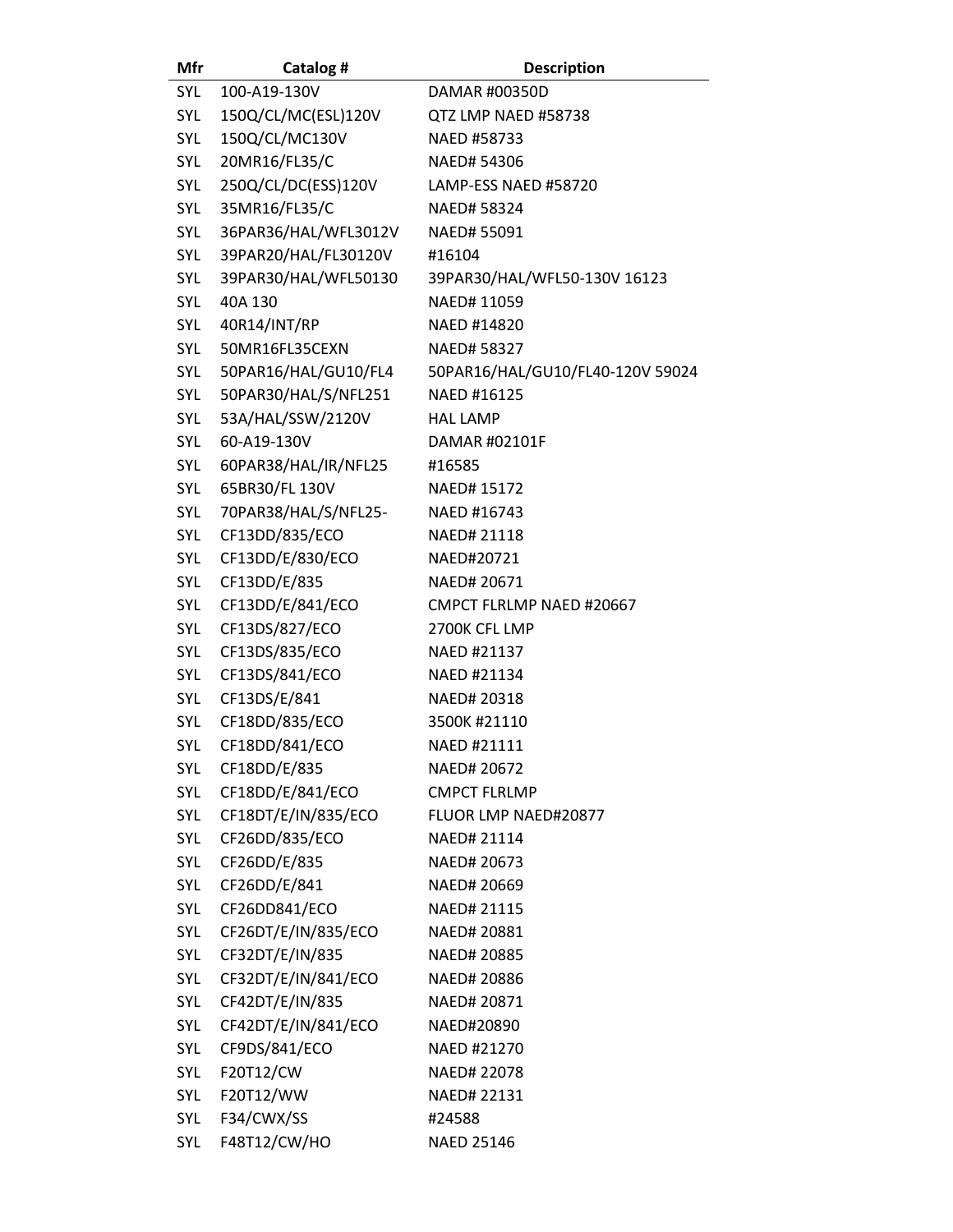| SYL | F72T12/CW                | #27256                              |
|-----|--------------------------|-------------------------------------|
| SYL | F8T5/CW8W                | #21366                              |
| SYL | F96T12/CW/HO/COLDTEM     | <b>NAED 25134</b>                   |
| SYL | F96T12/CWX/SS            | #23503                              |
| SYL | FBO31/835                | NAED# 21878                         |
|     | SYL FBO32/735/6/ECO      | NAED# 22051                         |
| SYL | FBO32/741/6/ECO          | NAED# 22052                         |
| SYL | FBO32/750/6/ECO          | NAED# 22053                         |
| SYL | FO17/735/ECO             | NAED# 21769                         |
|     | SYL FO17/741/ECO         | NAED #21770                         |
|     | SYL FO17/830/XPS/ECO3    | FLUOR LAMP NAED #22150              |
| SYL | FO17/841/ECO             | #22137                              |
| SYL | FO25/735/ECO             | NAED# 21941                         |
|     | SYL FO25/741/ECO         | NAED# 21942                         |
|     | SYL FO25/841/ECO         | NAED#22140                          |
| SYL | FO28/835/XP/SS/ECO3      | NAED# 22178                         |
| SYL | FO28/841/XP/SS/ECO3      | NAED #22179                         |
|     | SYL FO32/25W/835/XP/XL/S | <b>FLUORESCENT LAMP</b>             |
| SYL | FO32/830/ECO             | <b>OCTRON FLUOR LAMP</b>            |
| SYL | FO32/835/ECO             | NAED# 21779                         |
| SYL | FO32/841/ECO             | #21781                              |
|     | SYL FO32/850/ECO         | NAED #22143 FLUOR LAMP              |
| SYL | FO96/741/ECO             | FLUOR LAMP NAED#21736               |
| SYL | FO96/741/HO/ECO          | NAED# 22205                         |
| SYL | FP14/841/ECO             | <b>FLUOR LAMP</b>                   |
| SYL | FP14T5/835/ECO           | <b>FLUOR 20908</b>                  |
| SYL | FP21/835/ECO             | <b>FLUOR LAMP</b>                   |
| SYL | FP21/841/ECO             | <b>FLUOR LAMP</b>                   |
| SYL | FP24/835/HO/ECO          | FLUOR LAMP 20929                    |
| SYL | FP28/835/ECO             | NAED# 20901                         |
| SYL | FP28/841/ECO             | NAED# 20902                         |
| SYL | FP54/835/HO/ECO          | NAED# 20904                         |
| SYL | FP54/841/HO/ECO          | NAED# 20906                         |
| SYL | FP54/865/HO/ECO          | NAED# 20862                         |
| SYL | FT18DL/841/ECO           | NAED #20589                         |
| SYL | FT40DL/835/RS            | NAED# 20585                         |
| SYL | FT40DL/841/RS/ECO        | NAED #20586                         |
| SYL | LED/700/CL/840/RP        | CEIL LGT RETR NAED #75081           |
| SYL | LED/RT5/6/HO/900/827     | 13W LT FX                           |
| SYL | LED/RT5/6/HO/900/835     | <b>DNLKT</b>                        |
| SYL | LED/RT8/2000/835         | 42W LT FX                           |
| SYL | LED/RT8/2000/840         | 42W LT FX                           |
| SYL | LED10PAR20/DIM/P/930     | /FL30 NAED #78748                   |
| SYL | LED12T8/L48/F/841/SU     | 4FT SUB LED T8 TUBE NAED#75086      |
| SYL | LED13PAR30LNDIM830G3     | #78787<br>LED13PAR30LN/DIM/830/NFL2 |
| SYL | LED15T8/L48/F/841/SU     | 4FT SUB LED T8 TUBE NAED#75183      |
| SYL | LED15T8UF835SUBG5        | NAED #75142                         |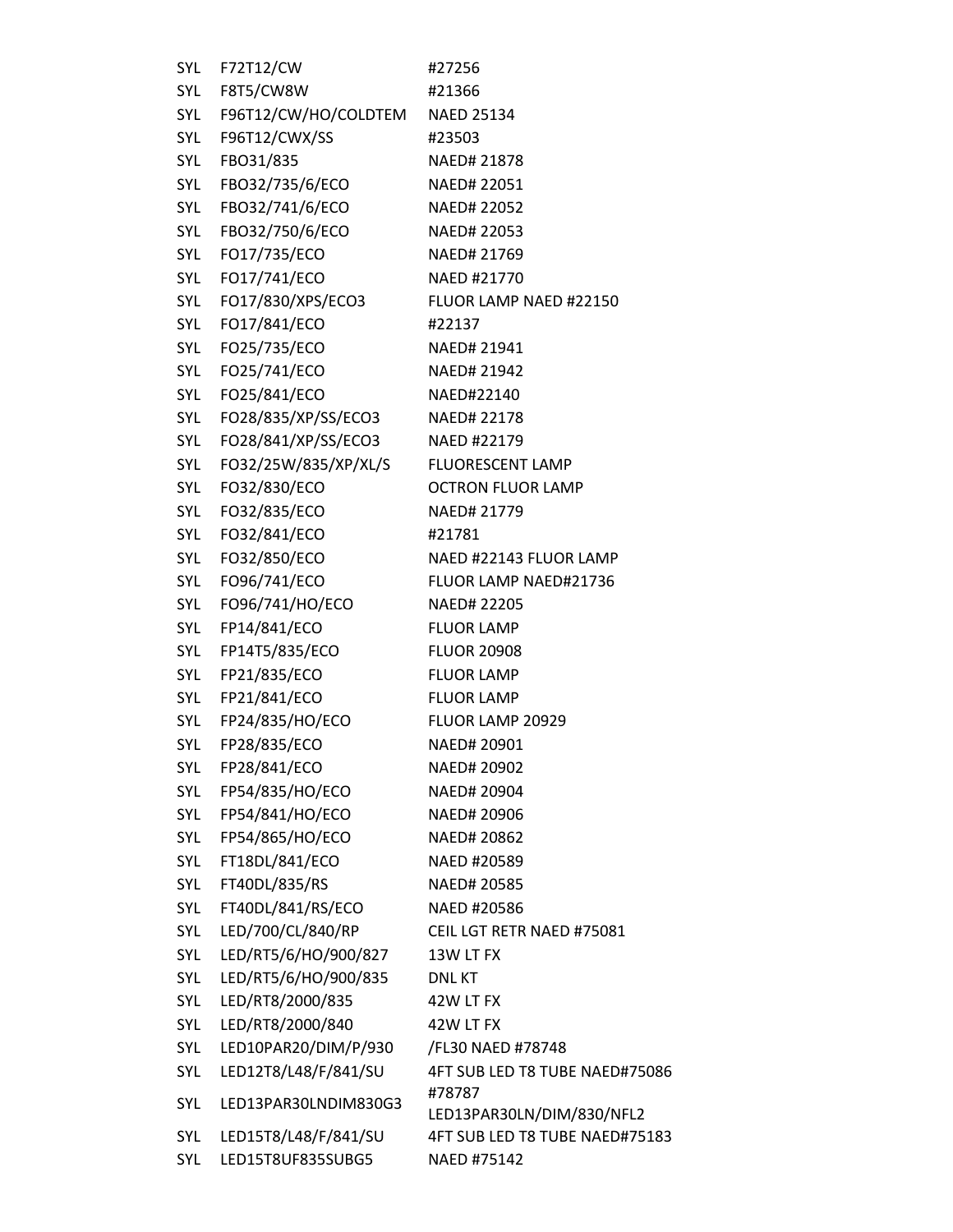SYL LED15T8UF841SUBG5 LED LMP NAED #75143 SYL LED6PAR16/GU10/DIM/8 PARABOLIC RFLTR LED LMP #79117 SYL LED6PAR16DIM/830/FL3 PARABOLIC REFLECTOR LED LAMP SYL LED7G25DIMF82 DIMMABLE LED LAMP-DISCONT #78419 SYL LED8.5A19F82710YVRP NAED #73885 LED8.5A19F82710YVRP SYL LED8.5A19F85010YVRP NAED #79281 LED A19 8.5W,80CRI, SYL LED9A19/DIM/O/827/G5 NAED #79247 SYL LED9BR30/DIM/827 SYL #73954 LED9BR30DIM82710YVRP2 SYL LED9BR30/DIM/827/G2 LED BR30 9W 2700CCT DIMBL #73775 SYL LED9BR30/DIM/850 SYL #73956 LED9BR30DIM85010YVRP2 SYL LED9MR16DIM/830NFL25 NAED # 74044 SYL LEDMOSAIC/FLEX/LT/ST LED FLEXIBLE LIGHT #72347 SYL LEDMOSAIC/FLEXLT/EXP LED FLEX EXPANSION KIT #72349 SYL LEDRT56700827FL80 65W DNL KIT NAED#73394 SYL LU100/MED NAED# 67506 SYL LU100/MULTKIT MAG HID BALLAST #47316 SYL LU150/55/ECO NAED# 67516 SYL LU150/55/MED NAED# 67508 SYL LU150/MULTIKIT MAGC HID BAL #47335 SYL LU250 NAED# 67578 SYL LU250/SUPER5KIT BLST LAMP #47634 SYL LU400 NAED# 67533 SYL LU400/SUPER5KIT BLST LAMP #47647 SYL LU70 NAED# 67512 SYL M100/MULTIKIT MAGC HID BALLAST #47019 SYL M1000/SUPER5KIT BLST LAMP #47427 SYL M1000/U/BT37 NAED#64469 SYL M1000U NAED# 64468 SYL M150/MULTIKIT MAG HID BAL #47229 SYL M150/U/MED NAED# 64785 SYL M175/SUPER5KIT BLST LAMP #47243 SYL M175/U/MED NAED# 64479 SYL M250/SUPER5KIT BLST LAMP #47265 SYL M250UED28 #64032 SYL M320/MULTIPSKIT MH REPL BAL #47676 SYL M400/PS/U/BT28 NAED# 64188 OBSOLETE SYL M400/SUPER5KIT BLST LAMP #47338 SYL M400/SUPER5PSKIT BLST LAMP #47400 SYL M400/U/ED37 400W LMP NAED #64036 SYL M50/MULTIKIT MAG HID BALLAST #47007 SYL M70/MULTIKIT MAG HID BALLAST #47013 SYL MP100/C/U/MED NAED# 64418 SYL MP100/U/MED NAED# 64417 SYL MP70/U/MED NAED# 64547 SYL QHE2X28T5UNV-PSN NAED #51472 SYL QHE2X32T8/UNVISLSCB NAED #49838 SYL QHE2X40DL/UNVISNSC NAED49429